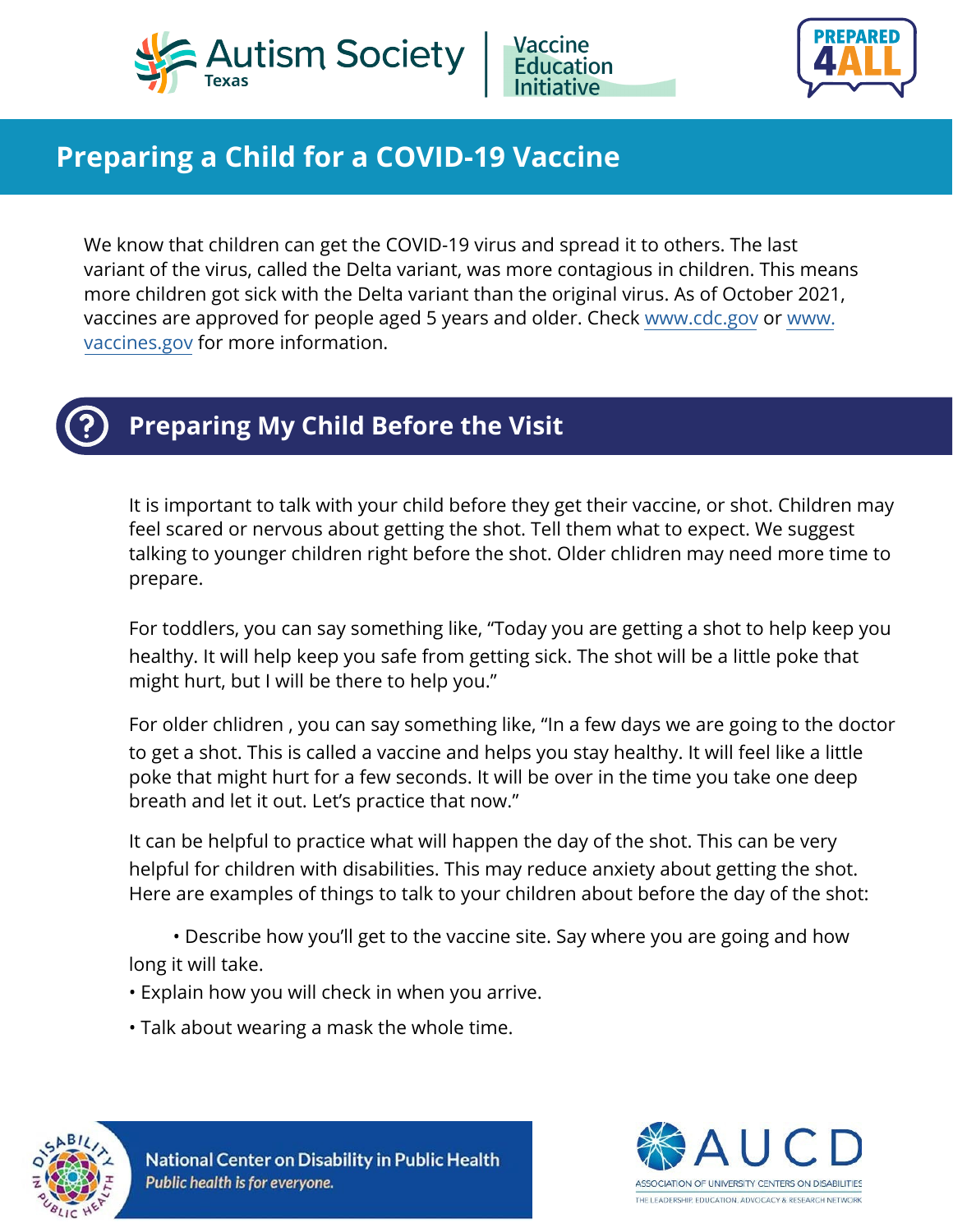



## **Preparing My Child Before the Visit - Continued**

- Explain the shot process. You can say things like
- The healthcare professional will have to touch you to give you the shot.
- They will clean your arm or leg.
- You will feel a small pinch.
- You will get a band aid.
- I will be there the whole time.
- Explain why you must wait before leaving.
- Help your child understand why they are getting the shot. Compare it to other ways of staying safe, such as wearing a mask or social distancing. You can say something like, "You know how we have to wear masks when we go to the grocery store? This shot will keep us safe just like that."

## **The Day of the Visit at the Doctor's Office or Clinic**

Doctor's offices or large vaccine sites can be scary or overwhelming. Remind your child where you are going and why. It may be helpful for them to bring a favorite stuffed animal, toy, or fidget object. Plan to arrive early. Allow extra time if you have never been to this place before. Your child may tell if you are feeling rushed or overwhelmed. It is important that you stay calm to help them stay calm.

## **Providing Support During the Shot**

Focus on being calm. Speak slowly and softly. It may be helpful to distract your child during the shot. You can do this with a toy or activity such as:

- Singing a song
- Telling a joke
- Watching a video on your phone
- Showing them something in your bag